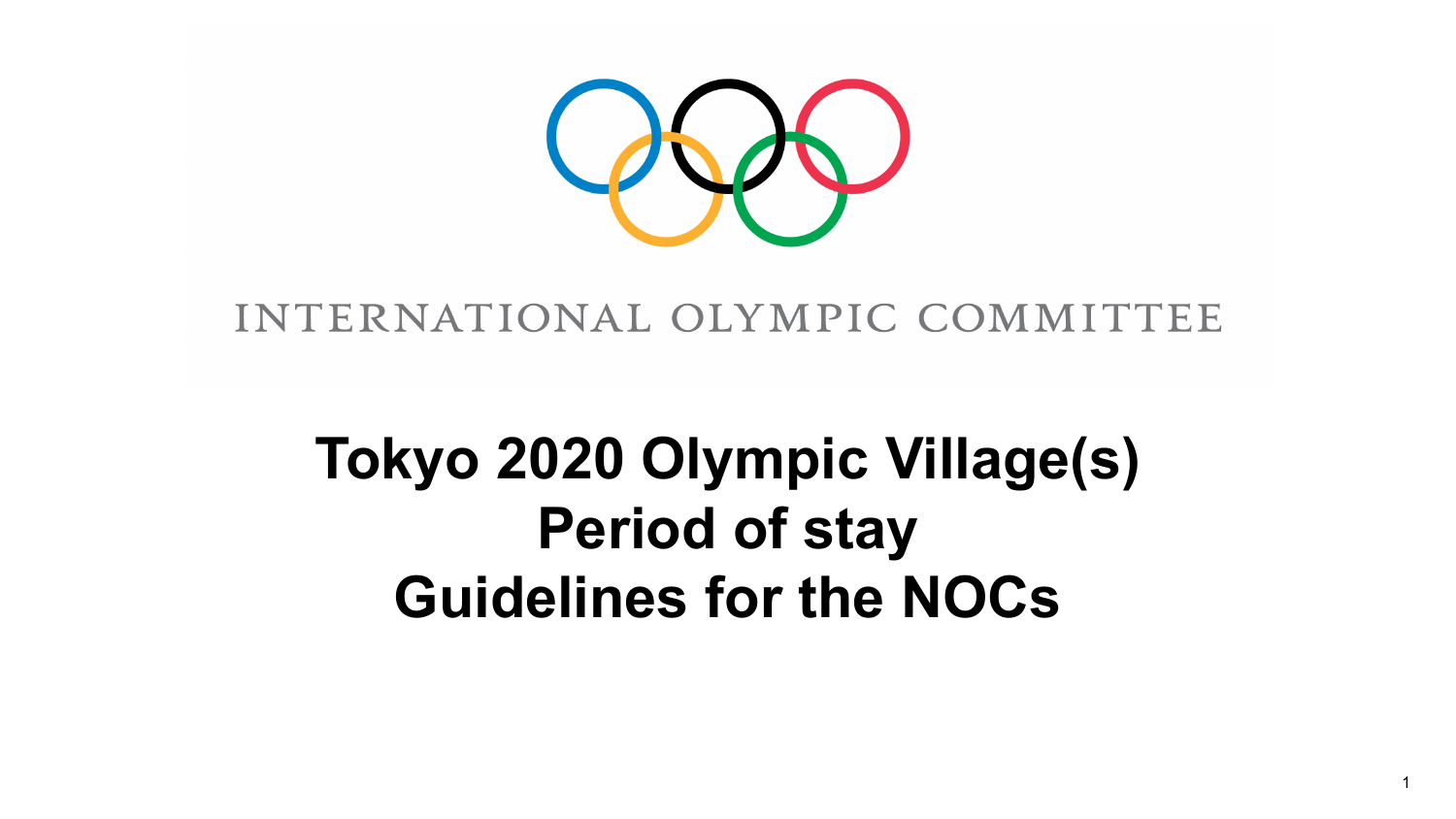# **Tokyo 2020 Olympic Village(s) Period of stay - Guidelines for the NOCs**



#### **Introduction:**

To contribute to minimising the risks to COVID-19 exposure of athletes and officials within the Olympic Village(s), the IOC and Tokyo 2020 have agreed to a set of guidelines applicable to all 206 NOCs relating to their arrival and departure policies for the Olympic Games Tokyo 2020.

The objective of these guidelines is to ensure that all NOCs minimise the number of residents residing in the village whilst balancing considerations relating to athlete performance, acclimatisation for the Games and attendance at the Opening and Closing Ceremonies.

These guidelines form part of the wider countermeasures being put in place to ensure that all Olympic Venues, including the Village, are safe spaces where athletes and officials can prepare for and compete in their competitions serenely. These countermeasures will be explained in detail to the Athlete and NOC client group in a series of evolving "playbooks" to be published by the IOC and Tokyo 2020 as from January 2021.

The NOCs and the Village residents' adherence to these Guidelines and subsequent respect of the overall countermeasures that will be in place during the Games is of critical importance for the overall success of the Olympic Games Tokyo 2020.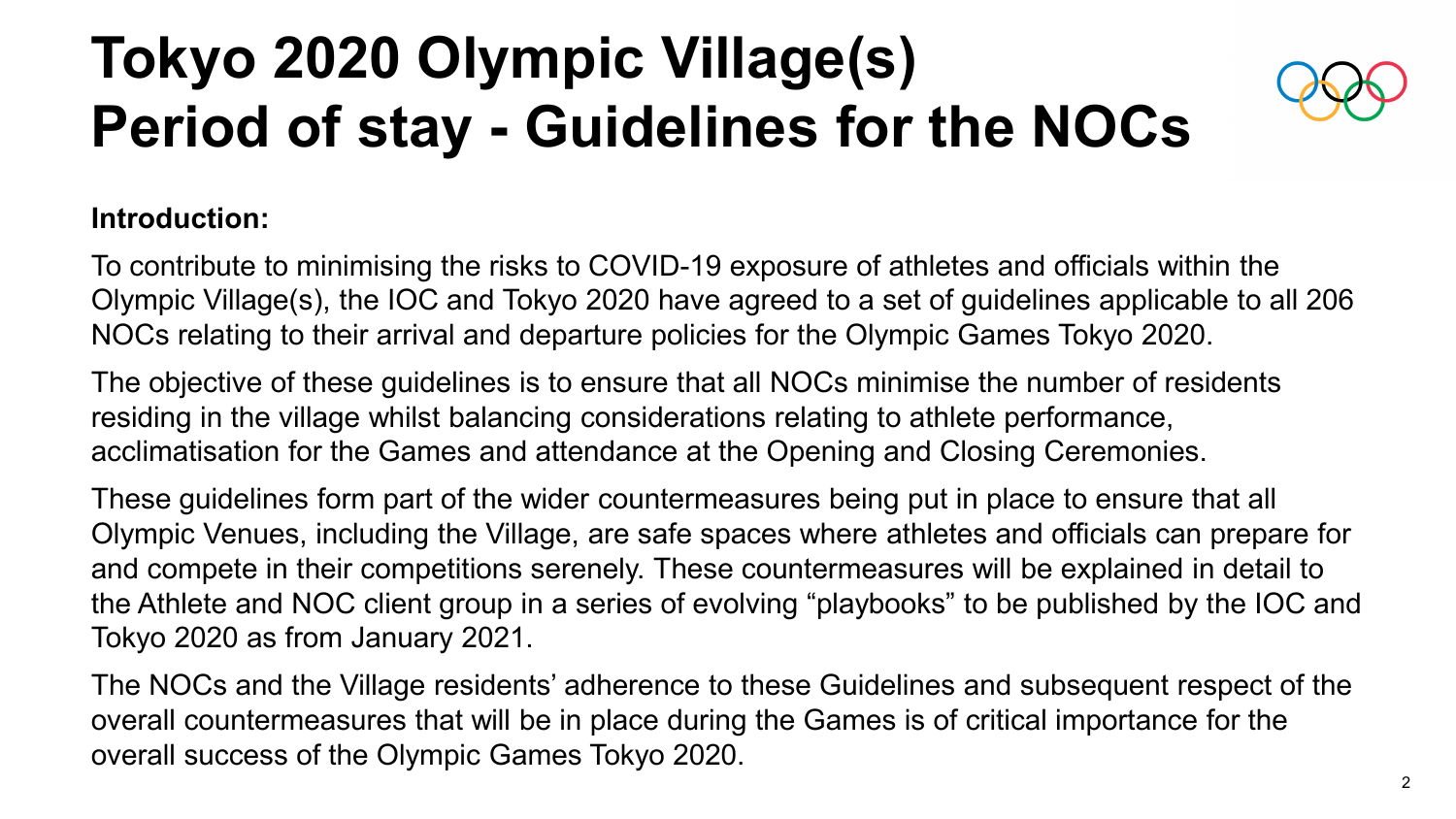### **Tokyo 2020 Olympic Village(s) Period Of Stay – Guidelines for the NOCs**

**To ensure the health and safety of the athletes and officials in the Olympic Village(s) through reducing risks to COVID-19 exposure, the IOC and Tokyo 2020 strongly recommends that NOCs adopt the following arrival and departure policy for their athletes and officials for the Tokyo 2020 Olympic Games:** 

- Athletes arrival: In the interest of ensuring adequate on-site sporting acclimatisation and training prior to competition, athletes should arrive at the Olympic Village(s) 5 days prior to the start of their competition.
- In cases where travel time to Japan and time difference is minimal, the number of days spent in the Olympic Village prior to the competition should be shorter.
- Where possible, athletes should acclimatise to the time differences in Pre-Games Training Camps in the Japan rather than in the Olympic Village.
- Athlete departure: Athletes should depart from the Olympic Village(s) a maximum of 48 hours after their elimination, or their completion, of their specific competition (whichever comes first).
- Sport specific team officials should follow the same policy as for athletes' arrivals and departure patterns.
- Non-sport specific team officials (e.g. administration staff, general team doctors and physiotherapists, etc.) can arrive and depart depending on NOC needs whilst minimising their time in the Village(s) following the departure of their last athlete.
- Athletes residing in Satellite Villages who have completed their competition are not recommended to return to reside in the Tokyo Olympic Village in order to minimize any cross contaminations opportunities.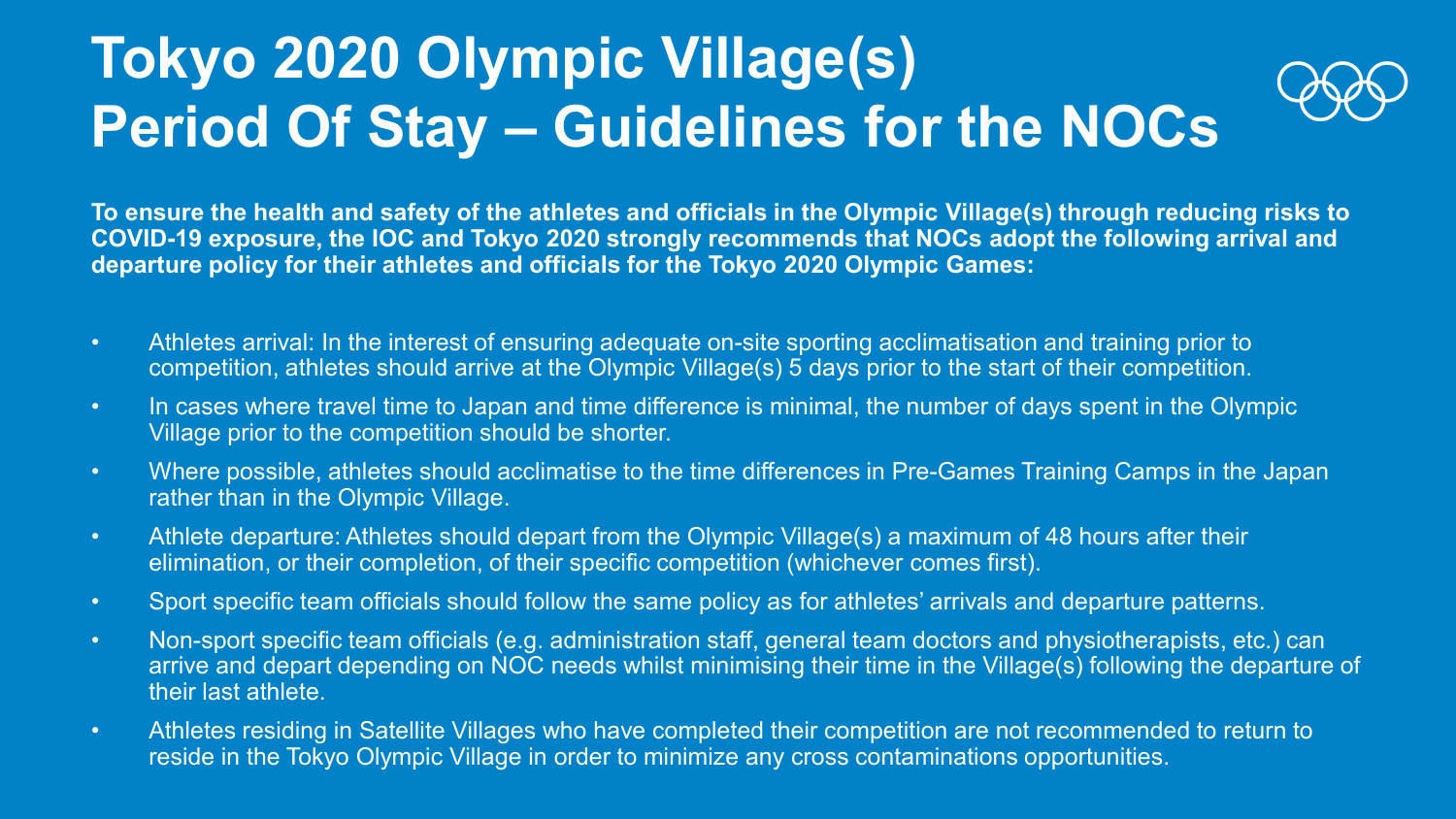### **Period of stay - Considerations**



The IOC and Tokyo 2020 may consider exceptions to NOC's arrival and departure policies (one or two days) subject to certain criteria:

- **Training Obligations:** In certain sports where the International Federations implements minimum on-site training obligations
- **Training Partners:** In certain sports (e.g. combat, racquet, etc.) eliminated athletes may still be required by the NOC to act as a sparring/training partner for team members still competing.
- **Time Zones:** In cases where the athlete will experience a significant time zone difference with their city of origin and Tokyo
- **Flight Availability:** Consideration of global flight availability
- **Opening and Closing Ceremonies**: In order to guarantee the representation of athletes from all 206 NOCs, the proximity of competition start/completion dates to the Ceremonies.
- **Satellite Villages (Izu, Enoshima, Sapporo):** Athletes returning from satellite Villages to Tokyo Olympic Village for transit and/or Ceremony purposes